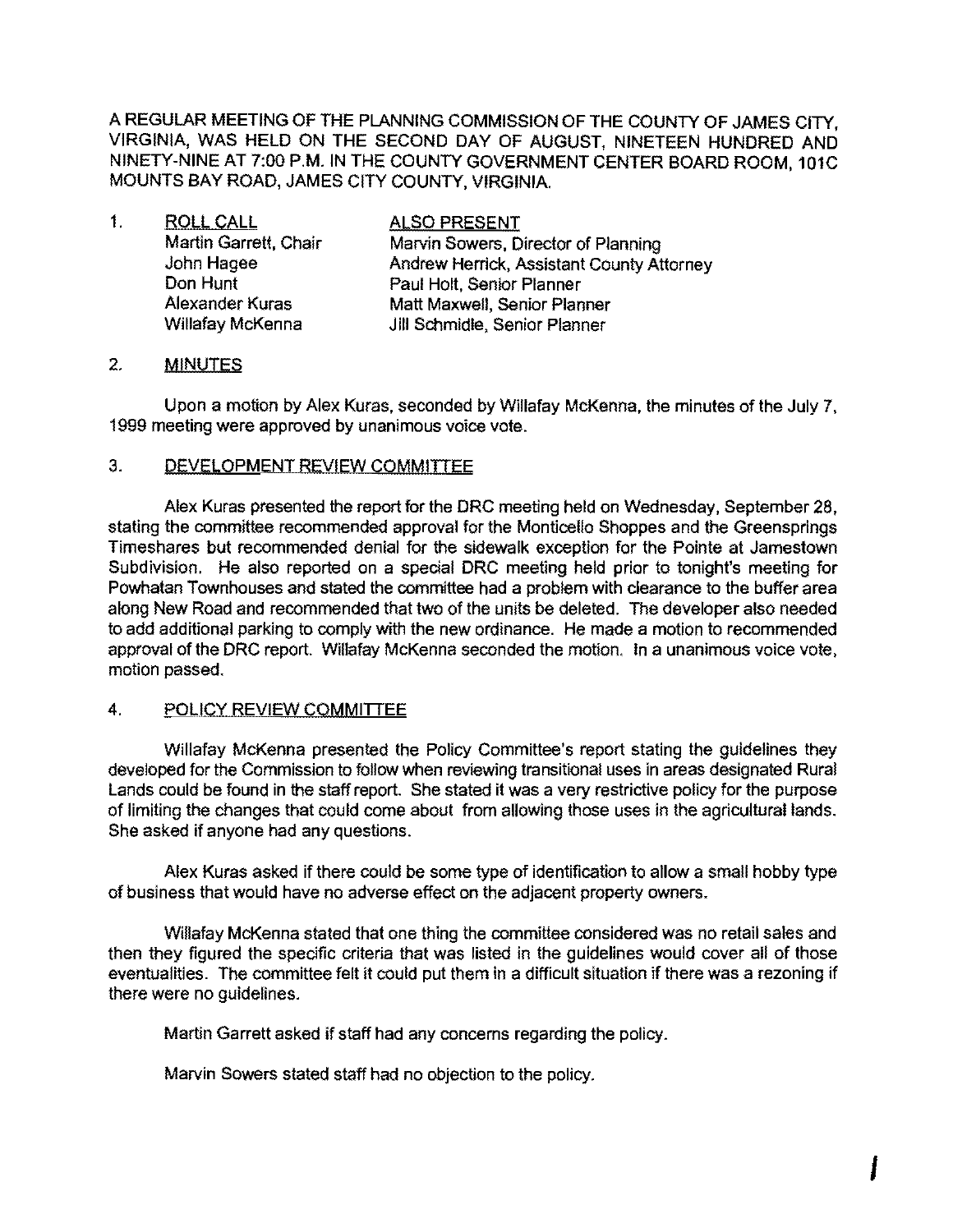Willafay McKenna made a motion, seconded by John Hagee, to recommended approval of the guidelines. In a roll call vote, motion passed 5-0. AYE: McKenna, Hagee, Hunt. Kuras, Garrett (5); NAY: (0).

### 5. RESOLUTION: R-8 ORDINANCE AMENDMENTS

Martin Garrett stated that on May 7, 1999 the General Assembly enacted a change in the way in which localities could handle special use permit process. As a result of this change, he read a resolution which the Planning Commission initiated consideration of amendments to the R-8, Rural Residential, Zoning Ordinance District.

Andy Herrick, Assistant County Attomey, stated that the new Virginia Code provision forbids requiring special use permits for residences in areas zoned residential. He stated the effect of the resolution is to allow staff to take a look at how they might redo the R-8 zoning in order to affect the purposes of the Comprehensive Plan.

Alex Kuras made a motion, seconded by Willafay McKenna, for approval of the resolution to initiate the review of the R-8, Residential District. By unanimous voice vote. motion passed.

### 6. PLANNING COMMISSION ANNUAL REPORT

Marvin Sowers presented the Annual Report stating this was a standard report which summarized the projects that staff and the Commission had worked on during the past year. He stated it also laid out the goals and objectives for the Planning Division to work on in the coming year which were approved by the Board of Supervisors as part of the Strategic Management Plan. He said a new element in the report was the addition of background information on both the Commission members and staff. He stated staff was presenting this report for the Commission's approval and asked that the Chair or his designee present this to the Board of Supervisors at their August 17 meeting.

Alex Kuras complimented staff on their work and felt the report was very user friendly.

Alex Kuras made a motion, seconded by Willafay McKenna, to recommend approval. In a unanimous voice vote, motion passed.

### 7. CASE NO, SUP-15-99 AND Z-5-99. ARMISTEAD/TAYLOR PROPERTY

Marvin Sowers presented the staff report stating the applicant had requested deferral to the September meeting since the applicant intended to purchase additional property for the project and the case would need to be readvertised. Staff concurred with the applicant's request.

By unanimous voice vote the Commission deferred this case and the public hearing remained open.

### 8. CASE NO. SUP-18-99. OLDE TOWNE ROAD TIMESHARES

Jill Schmidle presented the staff report stating the applicant had requested deferral of this case to allow additional time to continue to work with staff on several unresolved issues. Staff concurred with this request.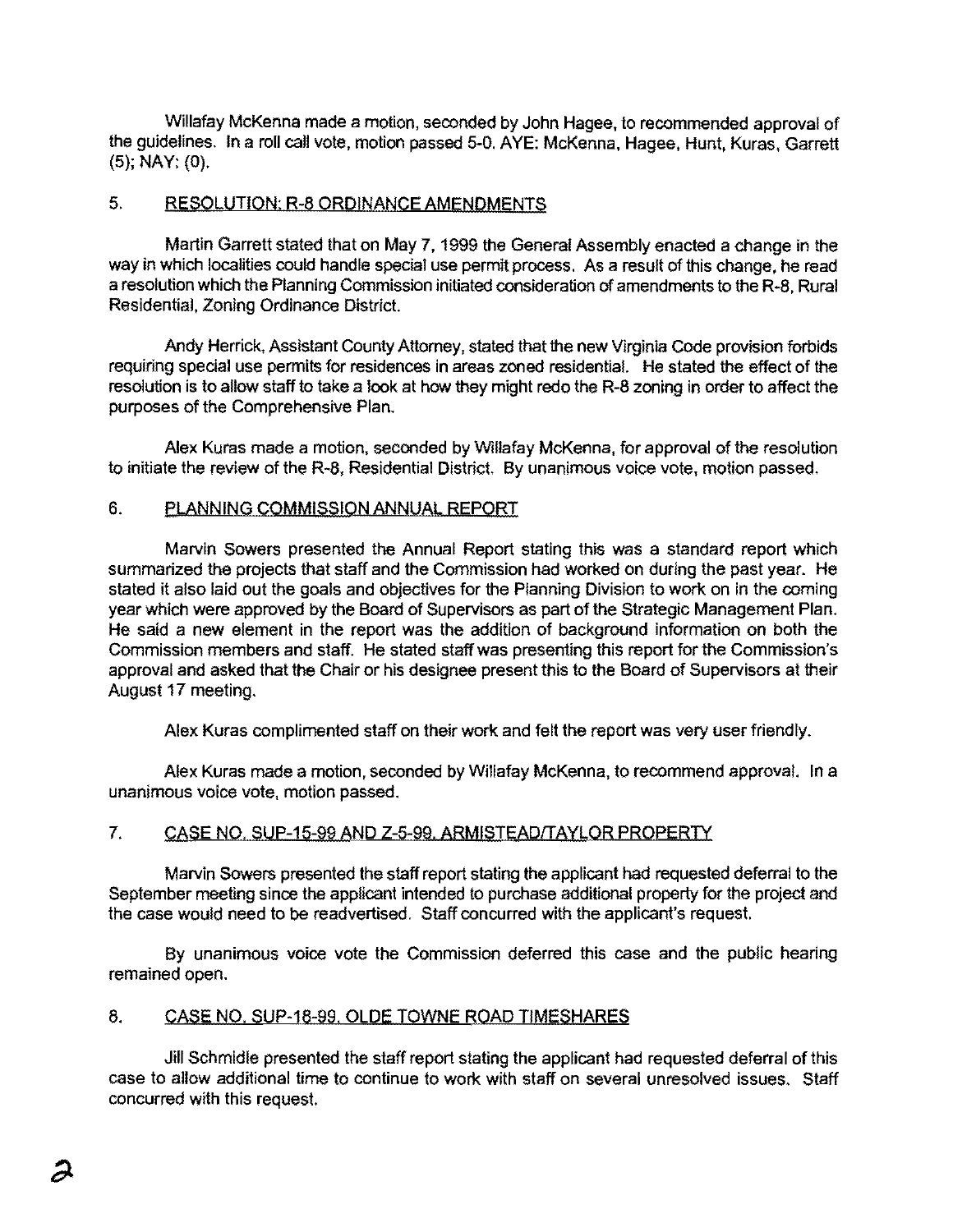Martin Garrett opened the public hearing. There being no speakers, the public hearing remained open.

# 9. CASE NO, SUP-13-99. WILLIAMSBURG CHRISTIAN ACADEMY

Paul Holt presented the staff report stating this case was deferred from the July 7 meeting and since that time notification letters had been sent to nearby property owners in both Ford's Colony and Jesters Lane. A request had also been forwarded to Realtec, Inc. asking that to the extent possible they make residents aware of this application and the dates and times of the public hearings. He stated the master plan had been amended to show a proposed landscape buffer and to indicate the location of possible berms. In response to the concems of the Planning Commission at the last meeting, staff proposed three additional conditions of approval as outlined in the staff report. Staff continued to support this application and found the proposal compatible with surrounding properties and zoning districts and recommended the Commission recommend approval of this application.

Martin Garrett opened the public hearing.

Drew Mulhare, representing the Ford's Colony Homeowners Association, thanked the Commission and the applicant for their deferral at the July meeting. He stated that he and residents of Ford's Colony had the opportunity to meet with the applicant and owner of the property on July 22. He stated the site plan they viewed at that meeting reflected some of the comments that were heard at the July 7 Planning Commission meeting, specifically those comments dealing with the clearing limits of the BMP and preservation of trees. He stated with this new plan, the Ford's Colony Homeowners Association supported this application and recommended approval.

Lawrence Beamer, owner of the property, had two areas of concem. One being the 50 foot buffer area that had been placed on the site plan. He said he was not interested in giving 50 feet of undisturbed buffer and then another 35 feet of berm. He slated that might start to intrude into the area where the Christian Academy could put their parking. He said, if it doesn't, he had no objection to that buffer requirement. He suggested a 25 foot undisturbed area and then another 35 feet to put in a five or six foot berm. The second item was the conservation area because if it was called a LPZ and he needs the DRC approval for anything done it that area, they might take away his ability to possibly give that area to the Williamsburg Land Conservancy and get a tax credit, if one was available. He had no problem with making it a conservation easement and would have no problem with what the DRC would require except he believed when he does that, he has to leave it up to the Williamsburg Land Conservancy to said what can be done in that area. If that was not true, he had no objection to the area being an LPZ.

Martin Garrett slated there needed to be a better understanding between staff, the Commission and the developer. He stated he liked the notion of a berm and asked if that were objectionable.

Marvin Sowers stated that was the first he had heard about the berms and asked if Paul Holt had a prior conversation with the developer that he was not aware of.

Paul Holt stated he did not have any ciear conversation. He felt there were some good advantages to berms but that also depended on the tradeoff of having the property ciear-cut all the way to the property line to accommodate the berm. He slated there were some very young pine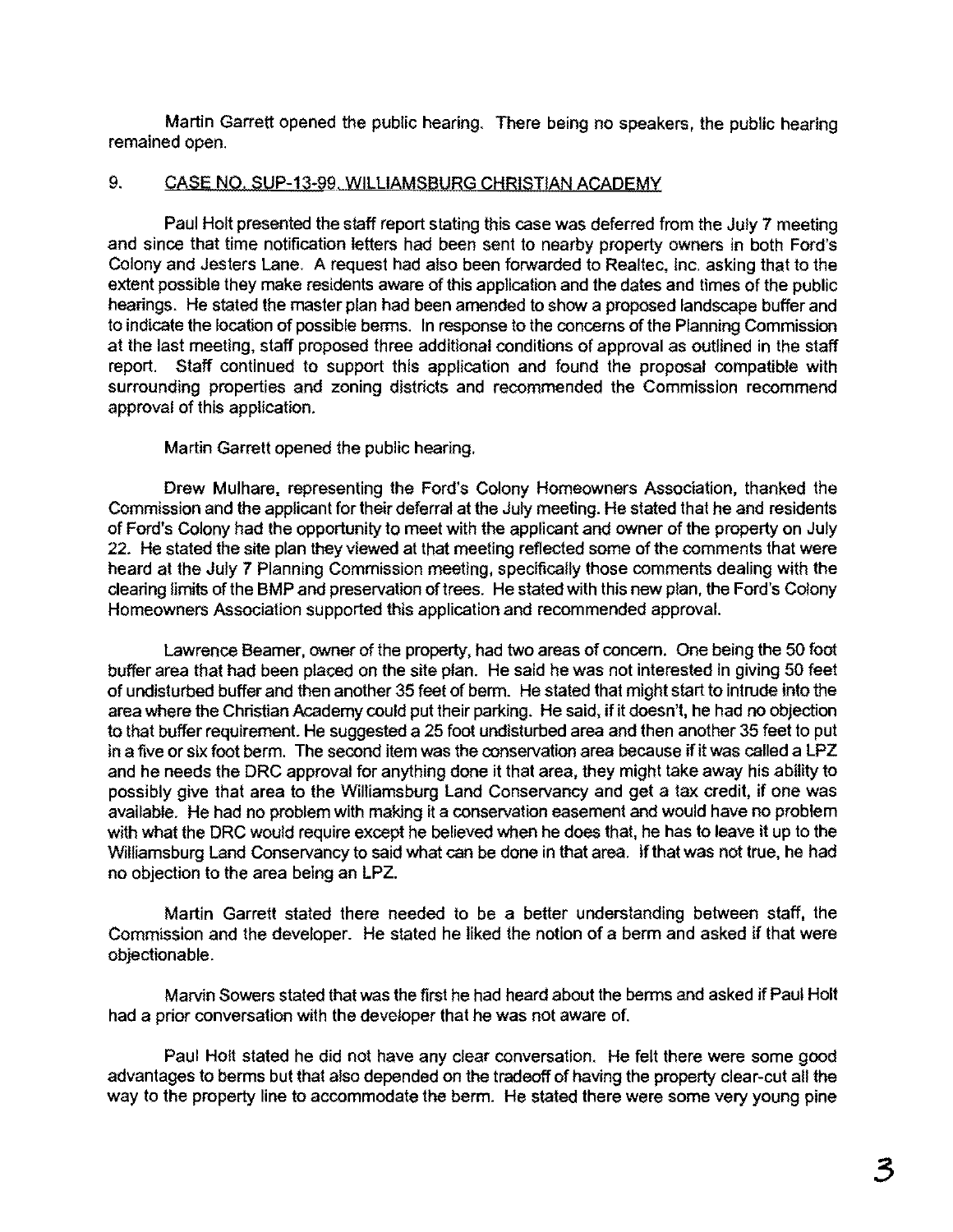in the area but staff felt the trees should be left and that the berm would supplement anywhere where the vegetative buffer would be ineffective.

Martin Garrett asked if staff was suggesting that the berm be an extension of the 50 feet.

Paul Holt stated the berm was an elective on the part of the developer. Staff was just stating they preferred not have the area clear cut up to the property line in order to get the berm in. He felt they would be destroying a buffer to get a buffer.

Alex Kuras asked if the developer had a 50 foot buffer whether he would need the berm.

Paul Holt stated staff would like to see a good 50 foot vegetated buffer.

John Hagee stated that, if the trees in the buffer area were actually scrub pines, he would prefer a berm as well. He asked if that could be something left up to the DRC when final plans are submitted.

Lawrence Beamer stated his intent was to shelter those residential units from the parking area of the school and he felt that if he was required to put a 50 foot buffer and put a berm which would take up an additional 35 feet there would be an 85 foot occupied footprint. He did not think there was 85 feet between the property lines and the parking area. If that were to be done, then the parking area would need to be moved back as well as the school. He stated he did not think that 25 feet of trees and 35 feet of berm was any less attractive than 50 feat of scrub pines and no berm. He stated that a berm would allow them to get rid of some dirt that they will have during the construction of the roadway and also would allow them to hide the school which would be approximately five foot from the backyards.

Martin Garrett stated that would have to come before the ORe when site plans were submitted.

Lawrence Beamer stated that the berm might oome before the site plan because of the clearing for the roadway. He said he had to wait for the site plan to come before the DRC then he would not be any berms because he can't move the dirt twice.

John Hagee asked if Lawrence Beamer would also be landscaping the berm and not just putting the berm in.

Lawrence Beamer said from his experience he would probably just put grass on it but suggested that something be done that would not have to be maintained, suggesting placement of some trees.

Alex Kuras stated that, if you allow young pines to grow thick, they make a wonderful visual buffer.

Lawrence Beamer stated he did not believe that the ORe controlled whether someone could remove the underbrush around the pine trees only leaving the pines.

Martin Garrett suggested that Lawrence Beamer and staff get together on what should be done regarding the buffers.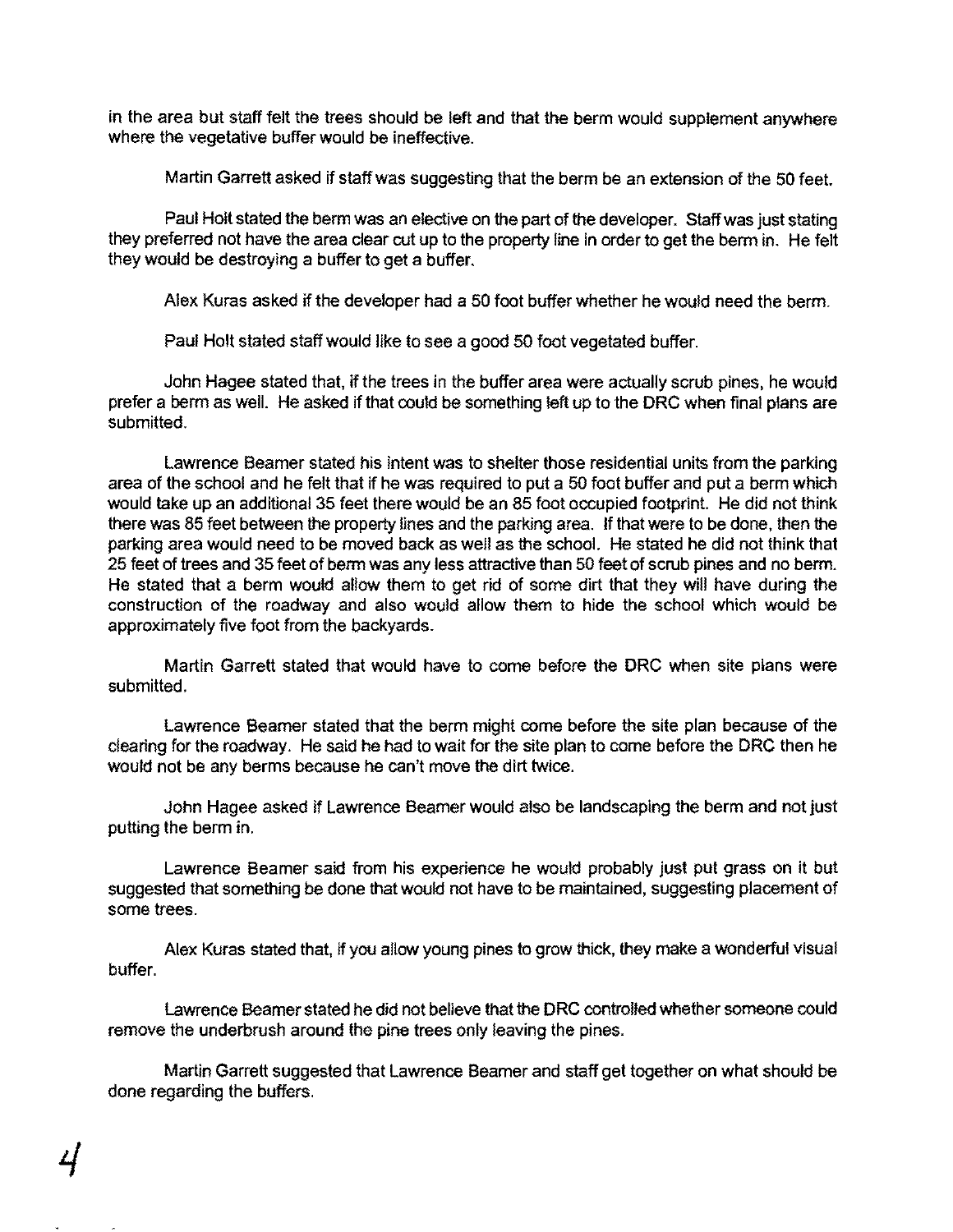Marvin Sowers stated condition #3 would need to be more flexibile for this to occur. The way it read now, the developer was required to leave a 50 fcot undisturbed buffer and in addition to the 50 foot buffer, leave a minimum 5 foot high berm. He stated in order to achieve the flexibility, he suggested an amendment to the condition to provide a choice of leaving either a 50 foot undisturbed buffer or a 5 high foot berm in addition to a 25 foot undisturbed buffer."

Don Hunt stated he preferred a 25 foot buffer with a 35 foot wide berm as suggested by Lawrence Beamer.

Marvin Sowers stated that the revised condition would accommodate that and with a good enhanced landscape plan, staff could achieve quite a bit to of screening.

Lawrence Beamer stated that they would not cut the 50 feet and in areas where there is 50 feet plus 35 feet, they would leave the entire area alone. But in areas that are tight, he would like to have the ability to do the 50 feet with the berm.

Marvin Sowers felt that was a good suggestion and the DRC could review that during the site plan review.

Alex Kuras stated that the developer may want to put in the berm during the time of construction of the roadway.

Willafay McKenna asked if staff was requiring both the 50 foot buffer and 5 foot high berm in all areas or just in the area of the athletic field.

Paul Holt stated that the condition only required a 50 foot undisturbed buffer and a berm in the location of the athletic field and for the rest of the area, there was an option whether they would put in a berm.

Martin Garrett stated he also liked the berm but commented that Lawrence Beamer had the right to just do the 50 foot undisturbed buffer. He suggested that the Planning Director discuss this with Lawrence Beamer to see if they could agree on something better than just the 50 foot buffer.

The Commission agreed with Martin Ganrett's suggestion to allow the Planing Director to act on their behalf in determining whether there would be a buffer of 50 feet or a combination of a 25 foot undisturbed buffer and 35 foot wide berm.

Marvin Sowers stated that staff revise conditions #2 and #3.

Willafay McKenna stated that no matter what was done, there would be a 50 foot minimum separation.

Alex Kuras suggested the wording: "A 50 foot undisturbed buffer and/or a combination of buffer and berms as determined by the Planning Director."

The Commission concurred with the wording.

Paul Holt stated Lawrence Beamer asked that he address a second issue which was Ihe DRC approval of any tree clearing within the landscape preservation zone. He stated there was a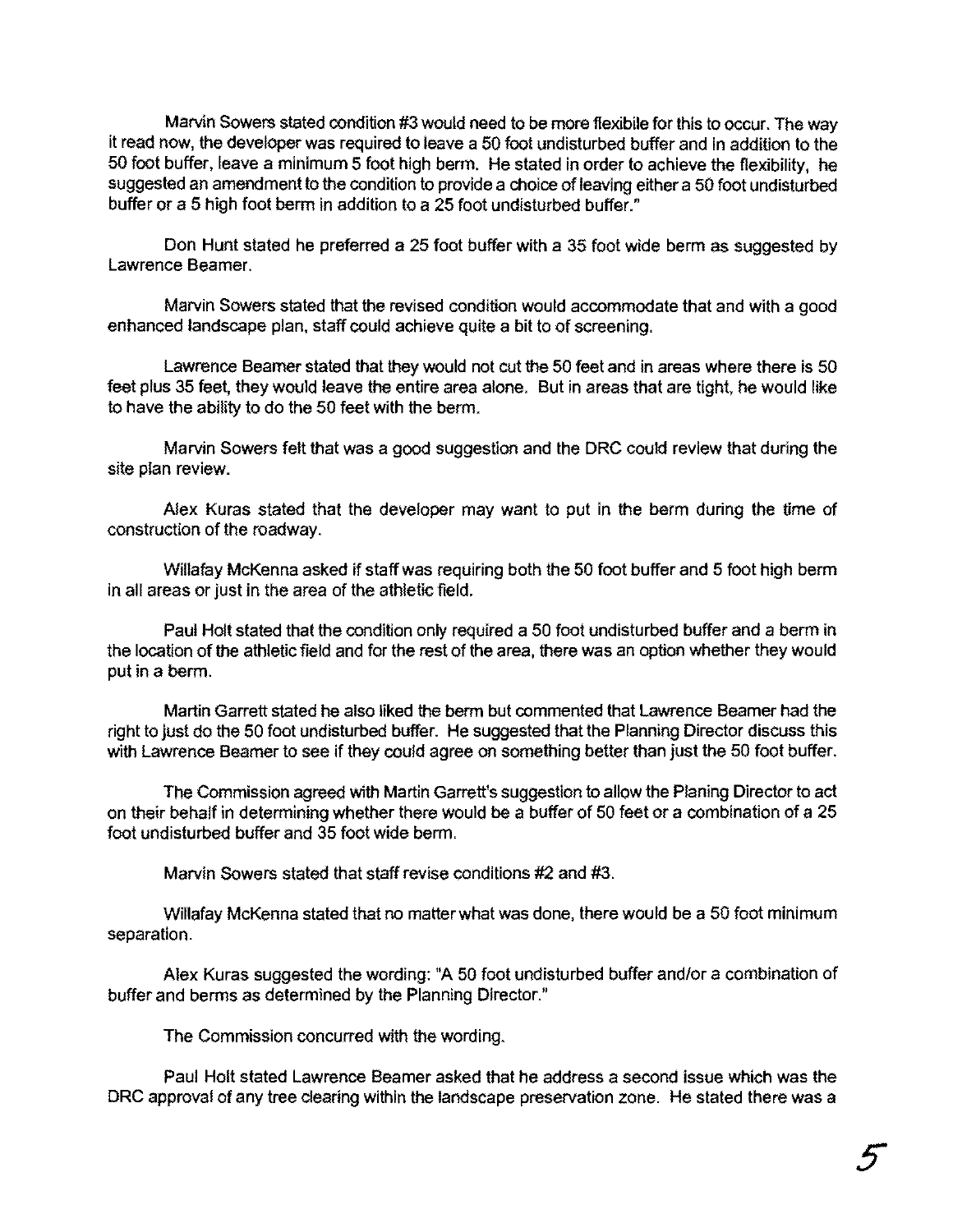contradiction in terms. He noted that the master plan labeled a landscape preservation zone while on the master plan there was also a disclaimer that trees could be cleared in that area with the approval of a property owners committee. What the staff condition intended was there would be some flexibility of tree clearing but at a minimum it should come back to the DRC for County review. He suggested the possible rewording on the master plan.

Lawrence Beamer stated he believed that the language came from Ihe Powhatan Secondary master plan that was done in 1978.

Marvin Sowers asked if Lawrence Beamer's concern could be resolved by giving the Planning Director the authority to act rather than the DRC. Mr. Beamer concurred.

The Commission concurred with the change to the condition.

There being no further speakers, the public hearing was closed.

Willafay McKenna made a motion, seconded by Alex Kuras, to recommend approval wit the suggested changes. In a roll call vote, motion passed 5-0. AYE: McKenna, Hagee, Hunt, Kuras, Garrett (5); NAY: (0).

# 9. CASE NO. SUP-20-99. WILLIAMSBURG DODGE

Paul Holt presented the staff report stating the applicant requested to amend a condition of SUP-21-97 which was approved on September 9, 1997, along with Case No. Z-9-97, for the construction of the Williamsburg Dodge Automobile Sales and Service Center. The condition for approval of the project stated construction shall start within 24 months or the special use permit becomes void. This special use permit will expire on September 9, 1999 and staff recommended that the Commission recommend approval of an additional six months in which the applicant could begin construction.

Martin Garrett opened the public hearing.

John Dodson, the applicant. stated if the Commission had any questions, he would be glad to answer them.

There being no further speakers, the public hearing was closed.

Willafay McKenna made a motion, seconded by Alex Kuras, to recommend approval for a six month extension of SUP-21-97. In a roll call vote, motion passed 5-0. AYE: McKenna, Hagee, Hunt, Kuras, Garrett (5); NAY: (0).

# 10. CASE NO. SUP-14-99. JCSA WATER MAIN AND SEWER FORCE MAIN

Matthew Maxwell presented the staff report stating that continued development along the Monticello Avenue corridor between Powhatan Creek and Route 199 had prompted the need to upgrade the water and sewer service lines and pumping capacity within that service area. Staff found the proposal to be consistent with the Comprehensive Plan and previous actions taken by the Board of Supervisors. Staff recommended that the Commission approve the special use permit with the conditions outlined in the staff report.